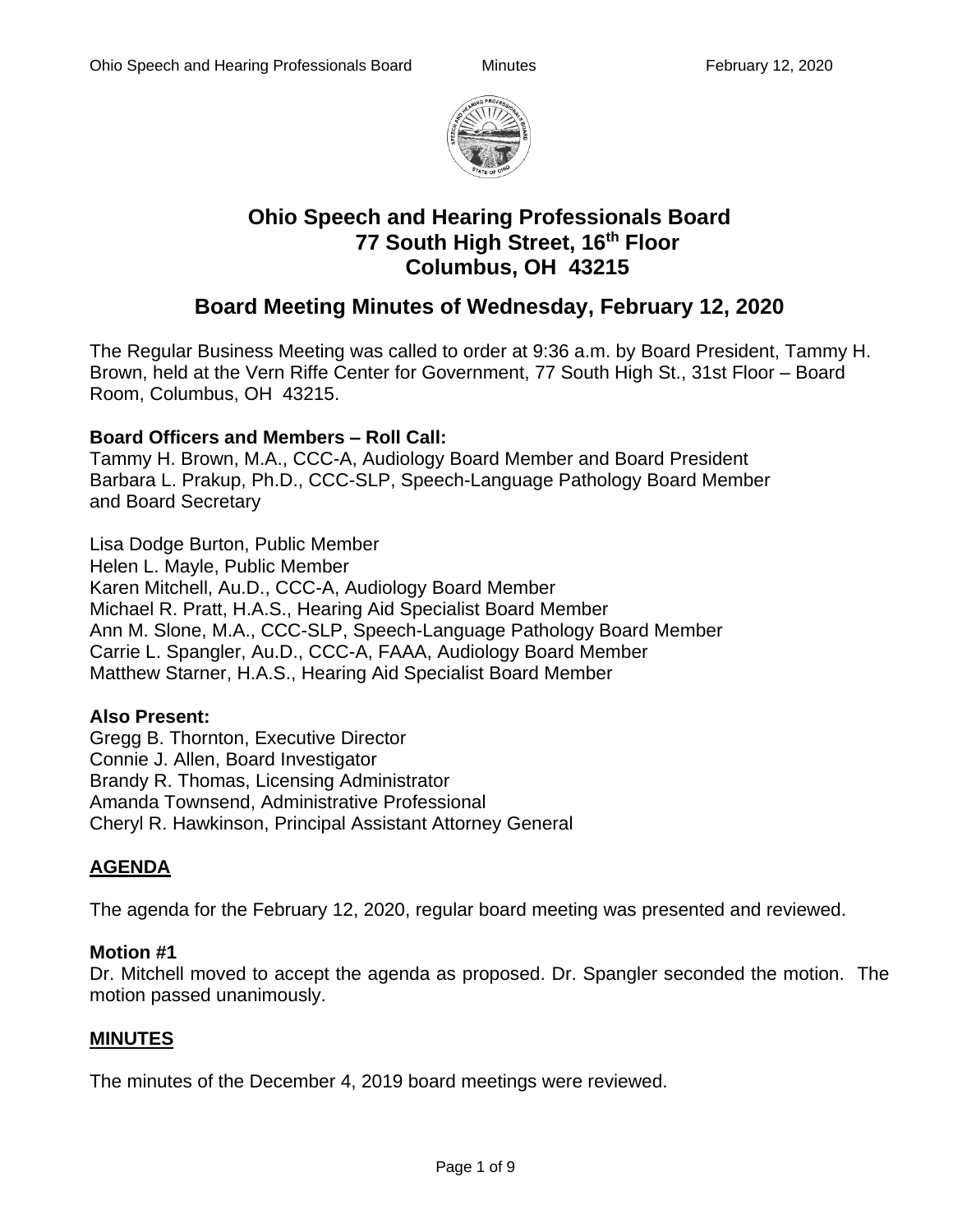#### **Motion #2**

Dr. Prakup moved to accept the minutes of the December 4, 2019 board meeting. Dr. Mitchell seconded the motion. The motion passed unanimously.

## **BOARD PRESIDENT'S COMMENTS**

Tammy Brown welcomed everyone and stated she was looking forward to the strategic planning session. She stated that the Board had exponential progress last year due to everyone's hard work. Everyone's efforts during the transition and rules clean-up phases have set the Board and staff up for success as we move ahead.

## **EXECUTIVE DIRECTOR'S REPORT**

Mr. Thornton submitted a written report of significant activities occurring since the last Board meeting. He provided updates regarding:

- Significant meetings, presentations, and events;
- Legislative and media contacts;
- Year-to-date revenue and expenditures for FY 2020;
- **·** Significant legislation;
- Business filing statements
- Continuing education audits;
- Healthcare Boards Workgroup Sexual Misconduct
- Licensure renewal campaign
- Board appointments
- Annual Report-CY2019
- **Example 1** Financial disclosure statement filings;

## **ASSISTANT ATTORNEY GENERAL'S REPORT**

Principal Assistant Attorney General Cheryl Hawkinson indicated that there were no legal matters to report to the Board.

## **INVESTIGATIONS**

#### **A. Board Actions**

There were no cases presented for board action.

## **B. Investigative Report – Connie Allen**

| <b>OPENED</b>                                  | Cases since the last Board Meeting 12/4/2019 | 20 |
|------------------------------------------------|----------------------------------------------|----|
| <b>CLOSED</b>                                  | Cases since the last board meeting 12/4/2019 | 12 |
| <b>TOTAL Open Cases</b>                        |                                              | 38 |
| <b>Consumer Complaints</b> Of total open cases |                                              | 24 |
| <b>Referrals</b>                               | Of total open cases                          | 14 |

**Of the cases currently open, the Investigative Categories are listed below:**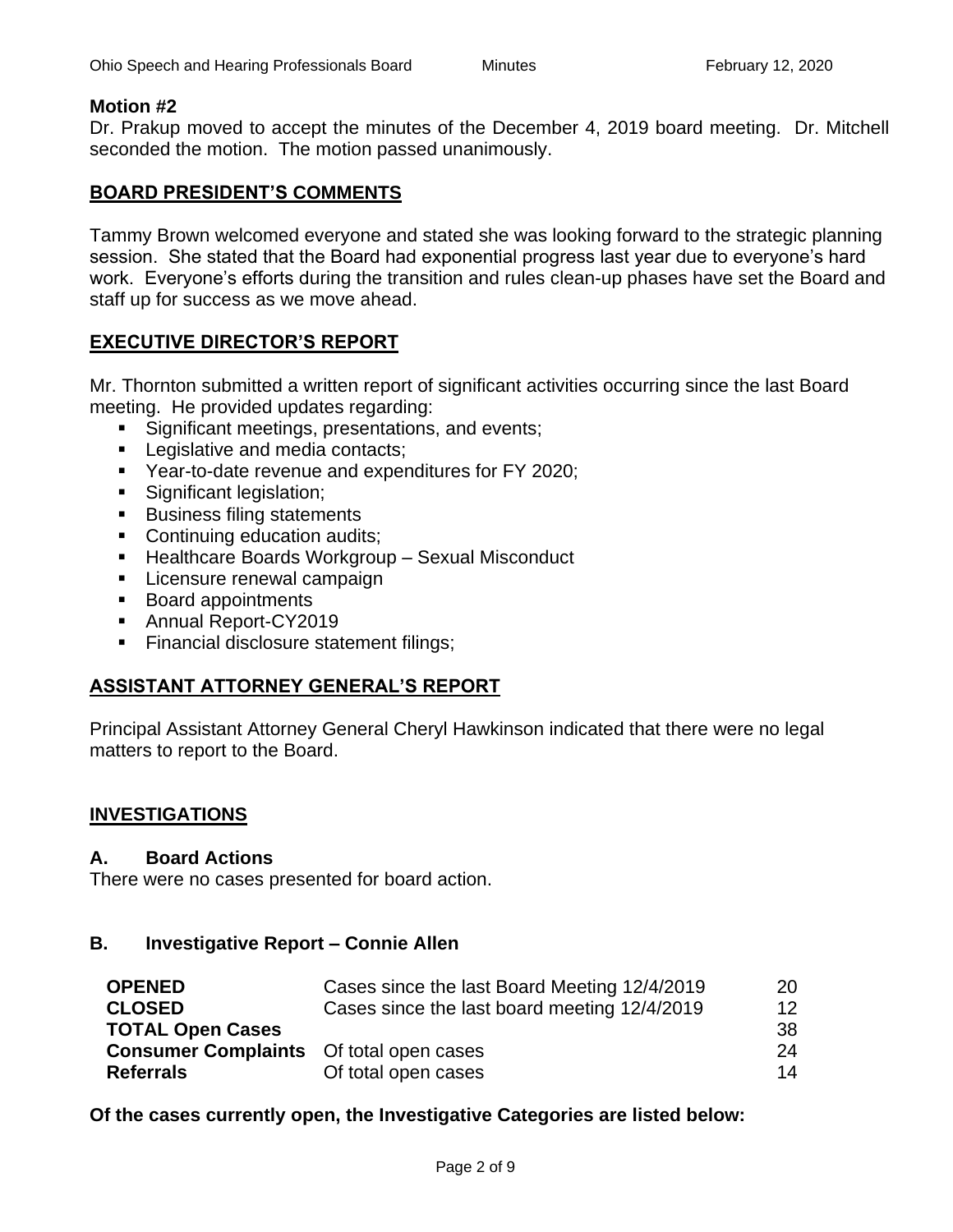| <b>Application Requirements Not Met</b><br><b>Billing Fraud</b> | 4             |
|-----------------------------------------------------------------|---------------|
| Continuing Education Violation and/or Self Report               | 3             |
| Conviction                                                      | 4             |
| <b>False or Misleading Advertisement</b>                        | 5             |
| <b>Falsified/Misleading Application</b>                         | 1             |
| Illegal, Incompetent, or Habitually Negligent Practice          | $\mathbf{O}$  |
| <b>Impaired Practice</b>                                        | $\mathcal{L}$ |
| Misrepresentation of Credentials                                | 0             |
| Other                                                           | $\mathcal{L}$ |
| <b>Practicing Under Expired/Inactive License</b>                | 2             |
| <b>Renewal Issue</b>                                            | 0             |
| <b>Supervised Professional Experience Violations</b>            | 1             |
| <b>Unlicensed Practice</b>                                      | $\mathcal{P}$ |
| Unprofessional/Unethical Conduct                                | 16            |

# **Sub-Categories – Unprofessional/Unethical Conduct**

| Assaulted Patient. Patient did not press charges                                |   |
|---------------------------------------------------------------------------------|---|
| <b>Falsified SPE Supervision Docs</b>                                           |   |
| Hearing Aid Issue - Cost, Not Received, Records, Repair, Return/Refund, Testing | 5 |
| <b>IEP Minutes Not Met</b>                                                      | 2 |
| Non-Consent from parent- mentioned other student name(s)                        |   |
| Not Returning Patients Calls                                                    |   |
| Service Provided without 1 of 2 parents' consent                                | 2 |
| Discrimination - SLP requested authorization to release information form        |   |
| Social Media post                                                               |   |
| Yelled at child on IEP                                                          |   |

**Updates Since the last meeting** – Cases or Other Information Previously Heard by the Board; Other Enforcement Activities and/or Outcome of some of the closed cases:

- $\bullet$  Educational Letters  $-2$
- Referral to Other Agency 1

## **Scheduled Hearings**

## **Withdrawn**

**CO2019-8060** Heather Jeng, SP.09214 – Goldman Hearing

The hearing scheduled for December 4, 2019 was continued and to be rescheduled for a later date. She has since submitted proof that she completed the required 20 hours of continuing education (CE) during 2017-18, including 2 hours in ethics.

**Accordingly**, the Investigative Review Group recommends withdrawing the September 3, 2019 Notice of Opportunity for Hearing (NOH) issued to her, accept her CE hours and change her licensure status to "Not Renewing."

## **Motion #3**

Mr. Starner moved to accept the Investigative Review Group's recommendation in case CO2019-8060. Ms. Burton seconded the motion. Dr. Prakup abstained. The motion passed unanimously.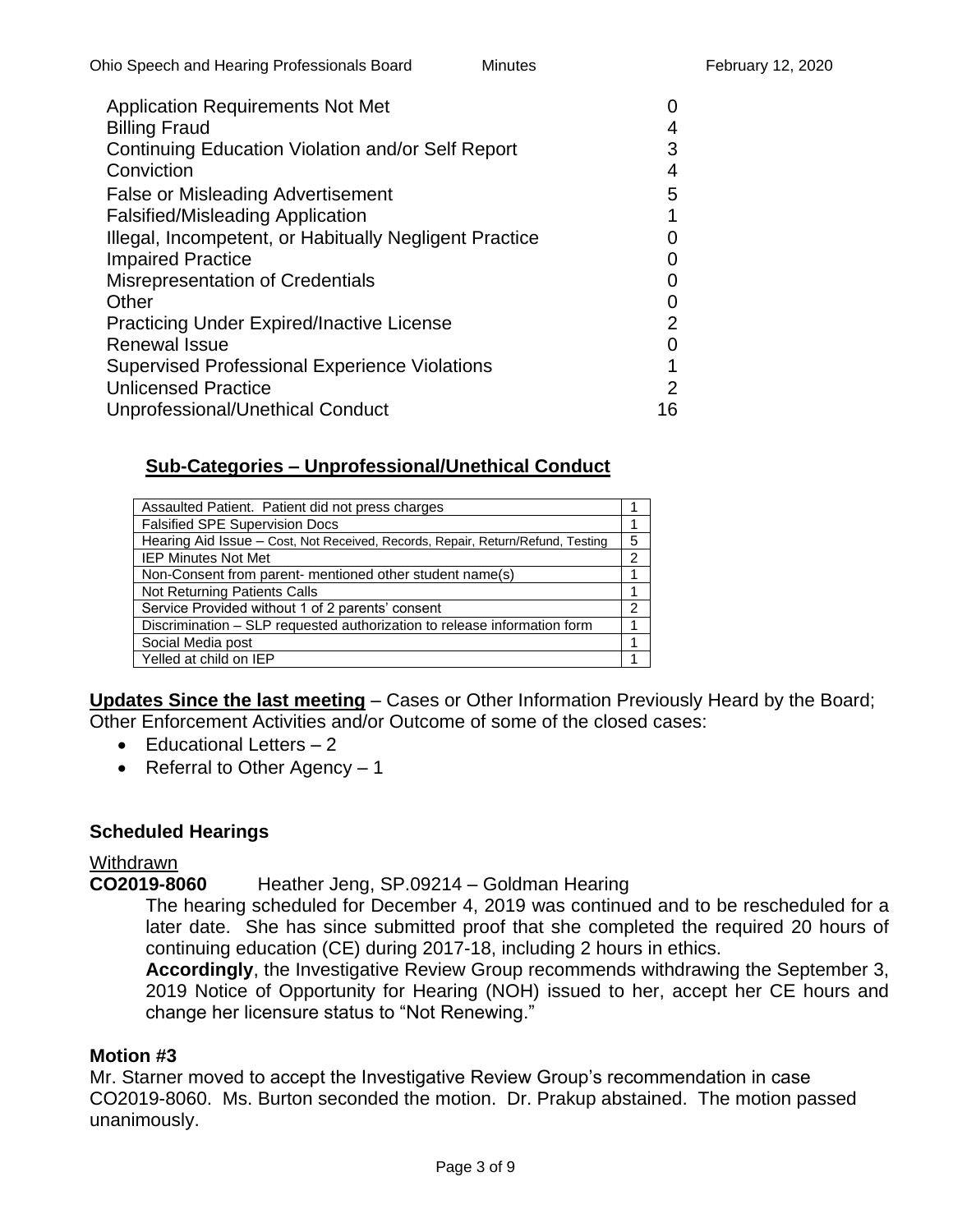## TBD

## **CO2019-1410** Karen Barnes, SP.07680 – Administrative Hearing

The December 4, 2019 hearing was continued; she requested to testify via telephone however she was not available. The hearing was rescheduled for today; however, her certified scheduling letter was unclaimed/returned to the Board office. A copy was mailed via Certificate of Mailing. Ms. Barnes contacted the Board and stated she did not receive the scheduling sent by certificate of mailing. Ms. Barnes has not updated her address with the Board. The Board will now publish the scheduling letter.

## March 18, 2020

**CO2018-8253** Emily Kautz, SP.07027 – Administrative Hearing

She requested a hearing per the Notice of Opportunity for Hearing that was issued per the December 4, 2019 Board vote.

## June 22, 2020

## **CO2019-7350** Alicia Carrocci, SP.09838 – Administrative Hearing

She requested a hearing per the Notice of Opportunity for Hearing that was issued per the December 4, 2019 Board vote.

#### **2017 – 2018 Continuing Education Audit** – Complete

After 1 extension request was granted and the Board's approval of CE and withdrawal the NOH for Heather Jeng case number CO2019-8060, the final CE Audit tally for 2017-2018 is:

| The following have been audited:         | <b>Audited   Passed</b> |     | <b>Failed</b> |
|------------------------------------------|-------------------------|-----|---------------|
| Random AUD 10%                           | 52                      | 45  |               |
| Random SLP 10%                           | 345                     | 287 | 55            |
| Prior Board Action AUD/SLP:              | 24                      | 24  | 0             |
| Fitters (IL) Late Renewals after 1/30/19 | 15                      | 11  | 4             |
| Board Members 2 AUD; 2 SLP               | 4                       | 4   | 0             |
| <b>TOTAL</b>                             | 440                     | 371 | 66            |

# **Disciplinary Investigations Statistics To Date for 2020**

Disciplinary Investigative Actions Taken Violation Found None

Category of Disciplinary Investigative Actions Taken None

# **LICENSURE APPROVAL – Barbara Prakup**

**A. License Review**

#### **Motion #4**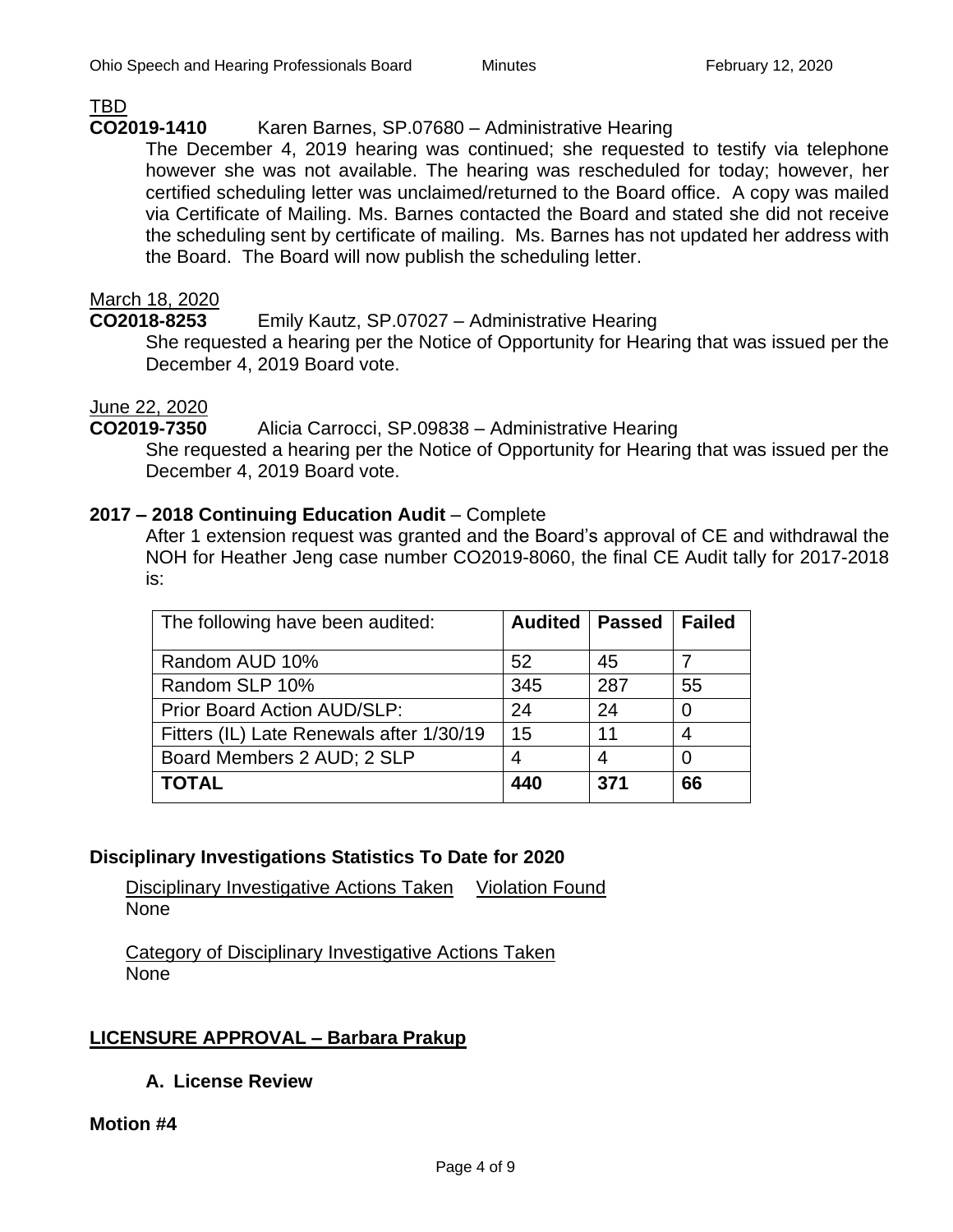Dr. Prakup moved to ratify the Audiology, Hearing Aid Dealers, Hearing Aid Fitters, Hearing Aid Satellites, Conditional Speech-Language Pathology, Speech-Language Pathology, Aide, and Trainee Permit licenses granted by the Executive Director since the last Board Meeting. Dr. Mitchell seconded the motion. The motion passed unanimously.

| <b>License: Number</b> | <b>Issue Date</b> | <b>Applicant Full Name</b>    |
|------------------------|-------------------|-------------------------------|
| TP.11212               | 12/2/2019         | <b>Patrick Charles Quane</b>  |
| SP.13790               | 12/4/2019         | Laurel Jayne Margraf          |
| A.02239                | 12/6/2019         | <b>Teah Marie Richey</b>      |
| SP.13791               | 12/6/2019         | Rivkah Margareten             |
| SP.13792               | 12/6/2019         | Douglas Browning              |
| SP.13793               | 12/6/2019         | <b>Olivia Grace Bausell</b>   |
| SP.13794               | 12/6/2019         | Abigail M. Rebholz            |
| AIDE.10010-SP          | 12/9/2019         | <b>Tristyn Matthews</b>       |
| AIDE.10105-A           | 12/10/2019        | Deborah M. Wassel             |
| SP.13795               | 12/12/2019        | <b>Allison Marie Stanley</b>  |
| COND.20191259-SP       | 12/16/2019        | Abigayle L Horton             |
| COND.20191260-SP       | 12/16/2019        | <b>Emily Cavanaugh</b>        |
| COND.20191261-SP       | 12/16/2019        | <b>Stephanie Simpkins</b>     |
| COND.20191262-SP       | 12/16/2019        | Alexis Jade Waterer           |
| COND.20191263-SP       | 12/16/2019        | <b>Shelby Rose Montgomery</b> |
| COND.20191264-SP       | 12/16/2019        | <b>Emily Brooke Newman</b>    |
| COND.20191265-SP       | 12/16/2019        | Alyssa Janelle Tersigni       |
| COND.20191266-SP       | 12/16/2019        | Johna Renee Borosh            |
| COND.20191267-SP       | 12/16/2019        | Theresa Leigh Eaton           |
| COND.20191268-SP       | 12/16/2019        | Marissa Marie Martella        |
| COND.20191269-SP       | 12/16/2019        | Micayla Nicole Benyi          |
| COND.20191270-SP       | 12/16/2019        | Alexa T Adams                 |
| COND.20191271-SP       | 12/16/2019        | <b>Lindsay Warne</b>          |
| COND.20191272-SP       | 12/16/2019        | Emily Kaltenbach              |
| SP.13796               | 12/16/2019        | Allison R Wheeler             |
| SP.13797               | 12/16/2019        | Ashleigh Lynne Kramer         |
| TP.11213               | 12/16/2019        | Jennifer Marie Schnoering     |
| COND.20191273-SP       | 12/17/2019        | Haley Ryan                    |
| SP.13798               | 12/19/2019        | <b>Katie Chambers</b>         |
| SP.13799               | 12/19/2019        | Sarah Beth Baughman           |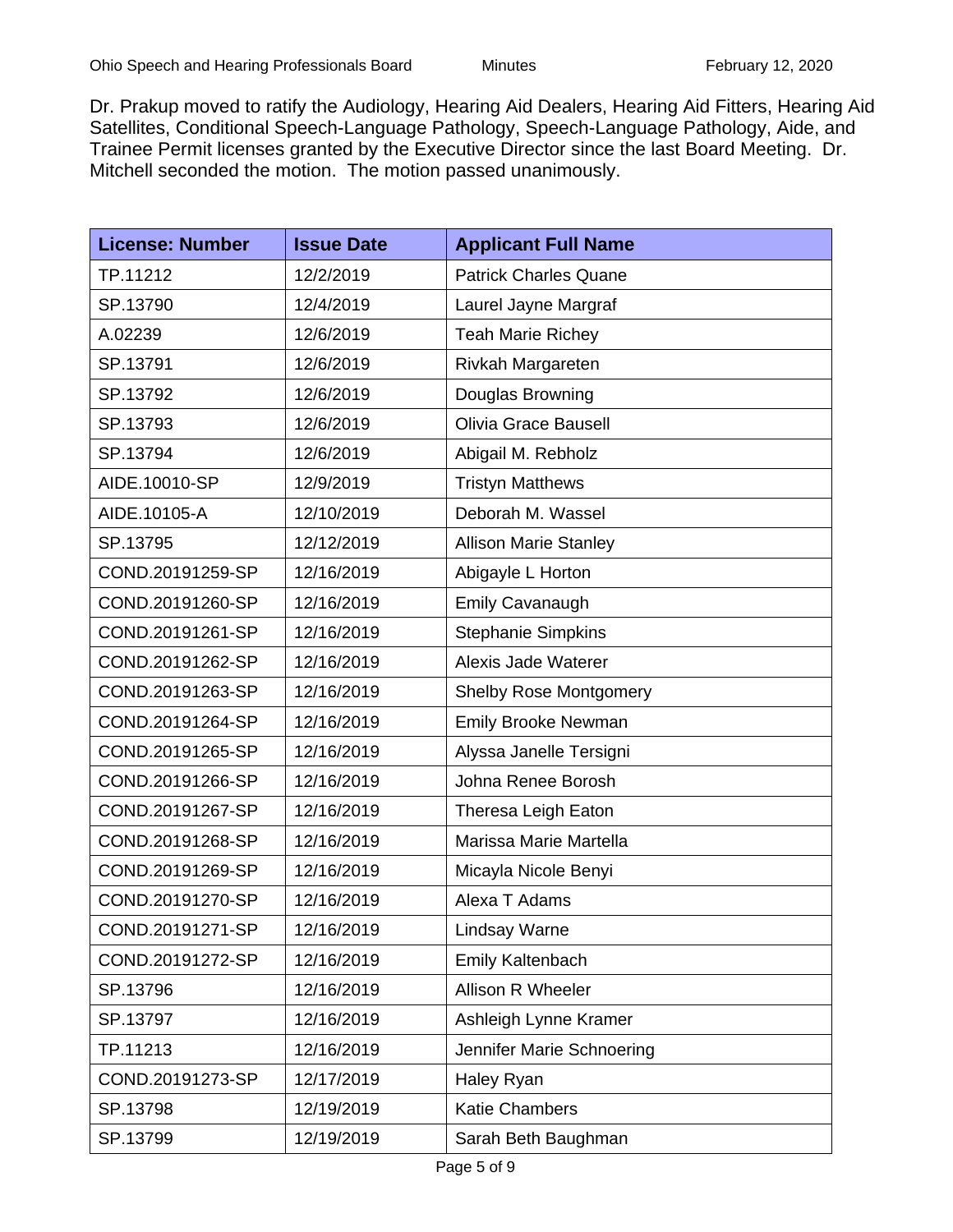| TP.11214         | 12/20/2019 | <b>Justin P McDowell</b>      |
|------------------|------------|-------------------------------|
| COND.20191274-SP | 12/30/2019 | Juliana L Hirn                |
| SP.13800         | 12/30/2019 | Miriam Akerman                |
| SP.13801         | 12/30/2019 | Lauren Alethea Jackson        |
| SP.13802         | 12/30/2019 | Leslie Diane Janezic          |
| TP.11215         | 12/30/2019 | Jessica L. Wesaw              |
| SP.13803         | 12/31/2019 | <b>Belinda Vickers Givens</b> |
| SP.13804         | 12/31/2019 | Angela Siegel                 |
| SP.13805         | 12/31/2019 | Katherine Amanda Camerer      |
| SP.13806         | 12/31/2019 | <b>Haley Nicole Carper</b>    |
| TP.11216         | 12/31/2019 | <b>Brianne Jane Wiener</b>    |
| A.02240          | 1/6/2020   | Mandee L Riddell              |
| COND.20201275-SP | 1/6/2020   | <b>Rachel Berning</b>         |
| COND.20201276-SP | 1/6/2020   | Darci Ann Bangle              |
| SP.13807         | 1/6/2020   | <b>Blissamber S White</b>     |
| SP.13808         | 1/6/2020   | Vanessa Eva Dobo              |
| SP.13809         | 1/6/2020   | <b>Stephanie Getz</b>         |
| A.02241          | 1/7/2020   | <b>Lauren Michele Gross</b>   |
| COND.20201277-SP | 1/8/2020   | Hannah Stubenbordt            |
| SP.13810         | 1/8/2020   | Alyssa Flower                 |
| SP.13811         | 1/8/2020   | Lydia Joan Whisler            |
| SP.13812         | 1/8/2020   | Katie Anne Fulkerson          |
| COND.20201278-SP | 1/13/2020  | Kaley Samantha Bell           |
| COND.20201279-SP | 1/13/2020  | Kirsten Leigh Motley          |
| SP.13813         | 1/13/2020  | Joni Monohon                  |
| SP.13814         | 1/13/2020  | Natalia Jane Millin           |
| TP.11217         | 1/13/2020  | <b>MEGAN JOHNSON</b>          |
| SP.13815         | 1/14/2020  | Julia Alexis Santiago         |
| SP.13816         | 1/17/2020  | Debra Gipsman                 |
| AIDE.10106-A     | 1/22/2020  | Andrew Sevenbergen            |
| HAD.00078-SAT    | 1/22/2020  | Lynn M. Carpenter             |
| HAD.03365        | 1/23/2020  | Zachary I Schaefer            |
| IL.03423         | 1/24/2020  | Rory Allan Gamble             |
| SP.13817         | 1/24/2020  | Victoria Rose Marley          |
| SP.13818         | 1/29/2020  | Allison Marie Bertolino       |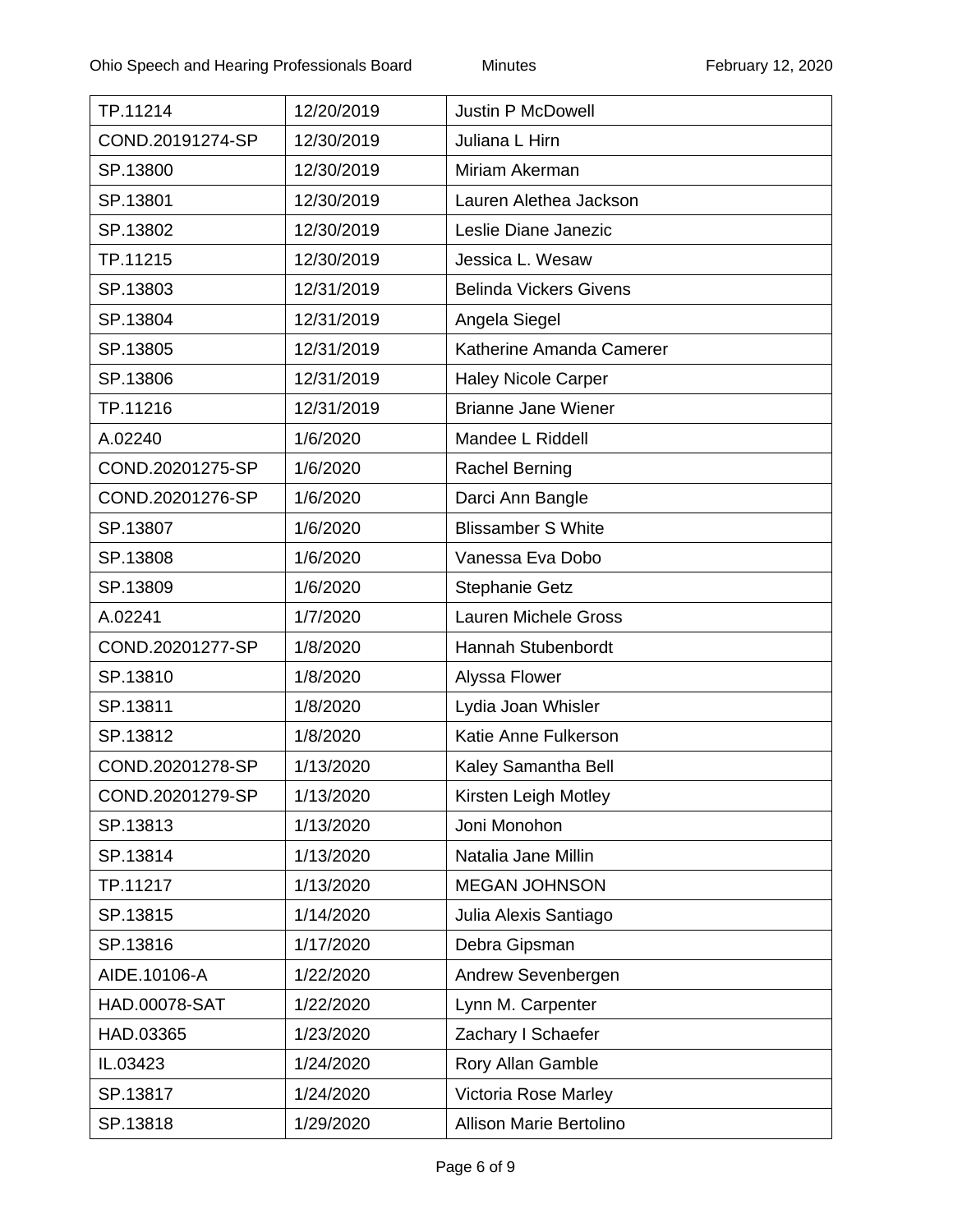| A.02242              | 1/31/2020 | Kathleen Duchynski-Walters Vivaldi |
|----------------------|-----------|------------------------------------|
| IL.03424             | 1/31/2020 | <b>Austin Thomas Fidler</b>        |
| SP.13819             | 1/31/2020 | Souzi Boutros                      |
| SP.13820             | 1/31/2020 | <b>Mallory Moore</b>               |
| SP.13821             | 1/31/2020 | <b>Bethany Hetrick</b>             |
| COND.20201280-SP     | 2/4/2020  | <b>Emily Ann Catanzarite</b>       |
| COND.20201281-SP     | 2/4/2020  | An Dinh                            |
| HAD.03366            | 2/4/2020  | <b>Curtis Bachelor</b>             |
| SP.13822             | 2/4/2020  | Emma Lauren Zelik                  |
| SP.13823             | 2/4/2020  | Ashley Ferguson-Cioffi             |
| SP.13824             | 2/4/2020  | <b>Rachel Wallace</b>              |
| SP.13825             | 2/4/2020  | Emily Elizabeth Koza               |
| TP.11218             | 2/4/2020  | <b>Jacob Matthew Arnett</b>        |
| TP.11219             | 2/4/2020  | Whitney Jean Neal                  |
| TP.11220             | 2/4/2020  | Kyle Young                         |
| SP.13826             | 2/5/2020  | Sarah Scarberry                    |
| HAD.00079-SAT        | 2/7/2020  | <b>Curtis Bachelor</b>             |
| <b>HAD.00080-SAT</b> | 2/7/2020  | <b>Curtis Bachelor</b>             |
| HAD.00081-SAT        | 2/7/2020  | <b>Curtis Bachelor</b>             |
| HAD.00082-SAT        | 2/7/2020  | <b>Curtis Bachelor</b>             |
| HAD.00083-SAT        | 2/7/2020  | <b>Curtis Bachelor</b>             |
| <b>HAD.00084-SAT</b> | 2/7/2020  | <b>Curtis Bachelor</b>             |
| SP.13827             | 2/7/2020  | Krystal Archibald                  |

# **Audiology Aides**

None

## **Speech-Language Pathology Aides**

None

**Licensure Applications**

None

**Special Applications**

#### **Motion #5**

Mr. Pratt moved to approve the proposed consent agreement for **021220-RAN**. Ms. Brown seconded the motion. The motion passed unanimously.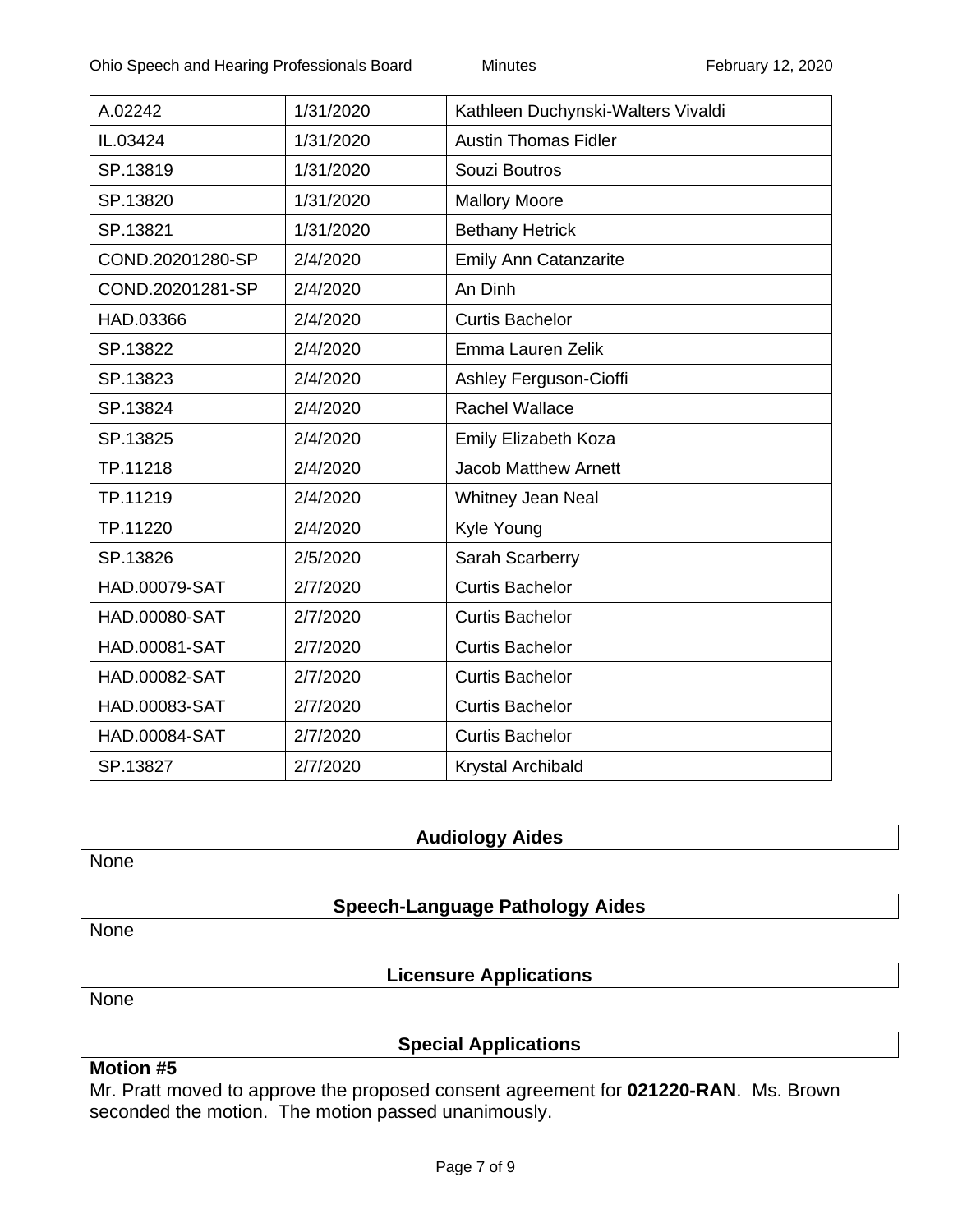#### **Motion #6**

Mr. Pratt moved to ratify the approved consent agreement for **[CO2020-1308](https://elicenseohio.my.salesforce.com/a0Ct0000002H7lV)**. Ms. Brown seconded the motion. The motion passed unanimously. Mr. Starner abstained.

## **LICENSING SUMMARY**

| Audiology                             | 1,059 |  |
|---------------------------------------|-------|--|
| <b>Audiology Aide</b>                 | 84    |  |
| Conditional Speech-Language Pathology | 368   |  |
| Dual - Audiology and Speech-Language  | 33    |  |
| <b>Hearing Aid Dealers</b>            | 225   |  |
| <b>Hearing Aid Satellites</b>         | 384   |  |
| <b>Hearing Aid Fitters</b>            | 442   |  |
| <b>Inactive Audiology</b>             | 54    |  |
| Inactive Speech-Language Pathology    | 300   |  |
| Speech-Language Pathology             | 7,707 |  |
| Speech-Language Pathology Aide        | 4     |  |
| <b>Trainee Permit Holders</b>         | 43    |  |
|                                       |       |  |

# **TOTAL 10,703**

## **BOARD BUSINESS**

A. Hearing Healthcare Alliance of Ohio Spring Conference – March 14, 2020 The Board reviewed the agenda for the Hearing Healthcare Alliance spring conference in Dayton, Ohio on March 14, 2020. The Board discussed the benefits in attending the conference. Mr. Thornton will follow-up with individuals who expressed interest in attending.

B. 2020 Strategic Planning

The Board conducted its annual strategic planning session which was facilitated by Ms. Brown to identify initiatives for 2020.

The Board took a recess at 12 noon and returned to public session at 12:35 p.m.

## **COMMITTEE REPORTS**

Mr. Starner provided a Rules Committee report from their last meeting on October 30, 2019. Mr. Starner stated that the Rules Committee will be meeting immediately following the board meeting and is looking forward to working on several rule initiatives this year.

## **CORRESPONDENCE**

The Board discussed correspondence received from Mr. Chris Gonzales regarding telehealth services. After discussion with the Assistant Attorney General, the Board directed Mr. Thornton to respond that Ohio Revised Code Chapter 4747 does not address the sale, fitting, or dispensing of hearing aids via telehealth. The Board further directed the correspondence to indicated that Mr.